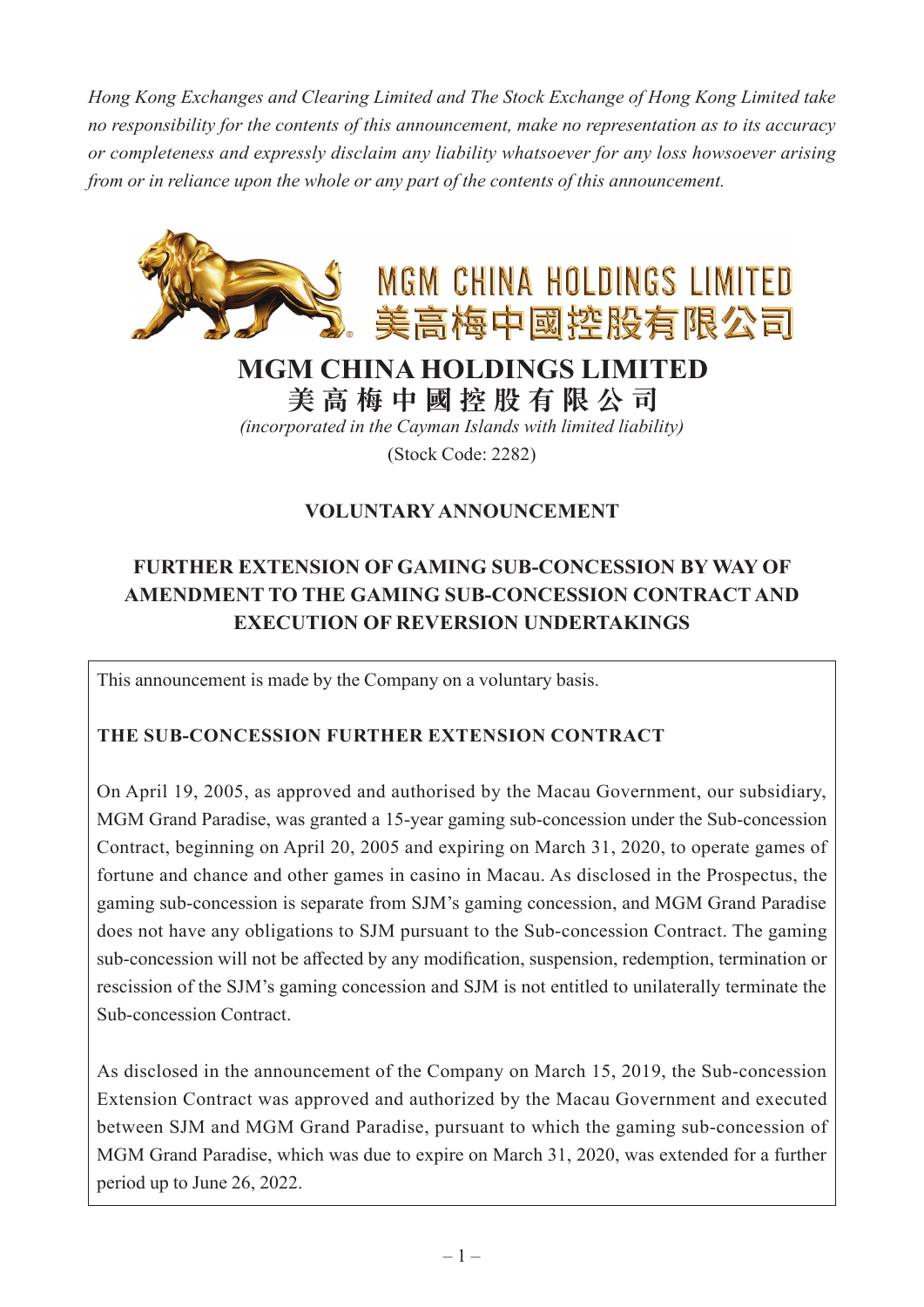The Board is pleased to announce that on June 23, 2022, the Sub-concession Further Extension Contract has been approved and authorized by the Macau Government and executed between SJM and MGM Grand Paradise, pursuant to which the gaming sub-concession of MGM Grand Paradise, which is due to expire on June 26, 2022, would be extended for a further period up to December 31, 2022.

MGM Grand Paradise shall pay the Macau Government MOP47 million (equivalent to approximately HK\$45.63 million) upon signing of the Sub-concession Further Extension Contract as contract premium for such further extension.

The Sub-concession Further Extension Contract also requires MGM Grand Paradise to submit a bank guarantee in an amount of not less than MOP880 million (equivalent to approximately HK\$854.37 million) to the Macau Government within three months from the date of signing of the Sub-concession Further Extension Contract to warrant the fulfillment of an already existing commitment of labour liabilities upon expiry of the Sub-concession Further Extension Contract. The Macau Government may require an increase in the amount of the said guarantee, depending on the actual number of employees employed by MGM Grand Paradise.

### **THE REVERSION UNDERTAKINGS**

The Board also announces that on June 23, 2022, the Reversion Undertakings have been approved and authorized by the Macau Government and executed by MGM Grand Paradise, pursuant to which Casino MGM Cotai and Casino MGM Macau shall be reverted, free of charge and without any encumbrances, to the Macau Government at the end of the extended sub-concession period on December 31, 2022. The Reversion Undertakings are required under the Gaming Law and in compliance with the terms of the Sub-concession Further Extension Contract.

### **SJM CONCESSION FURTHER EXTENSION CONTRACT**

On the same date, SJM has executed the SJM Concession Further Extension Contract with the Macau Government to extend its gaming concession from June 26, 2022 up to December 31, 2022. For details of the SJM Concession Further Extension Contract, please refer to the announcement issued by SJM Holdings on June 23, 2022.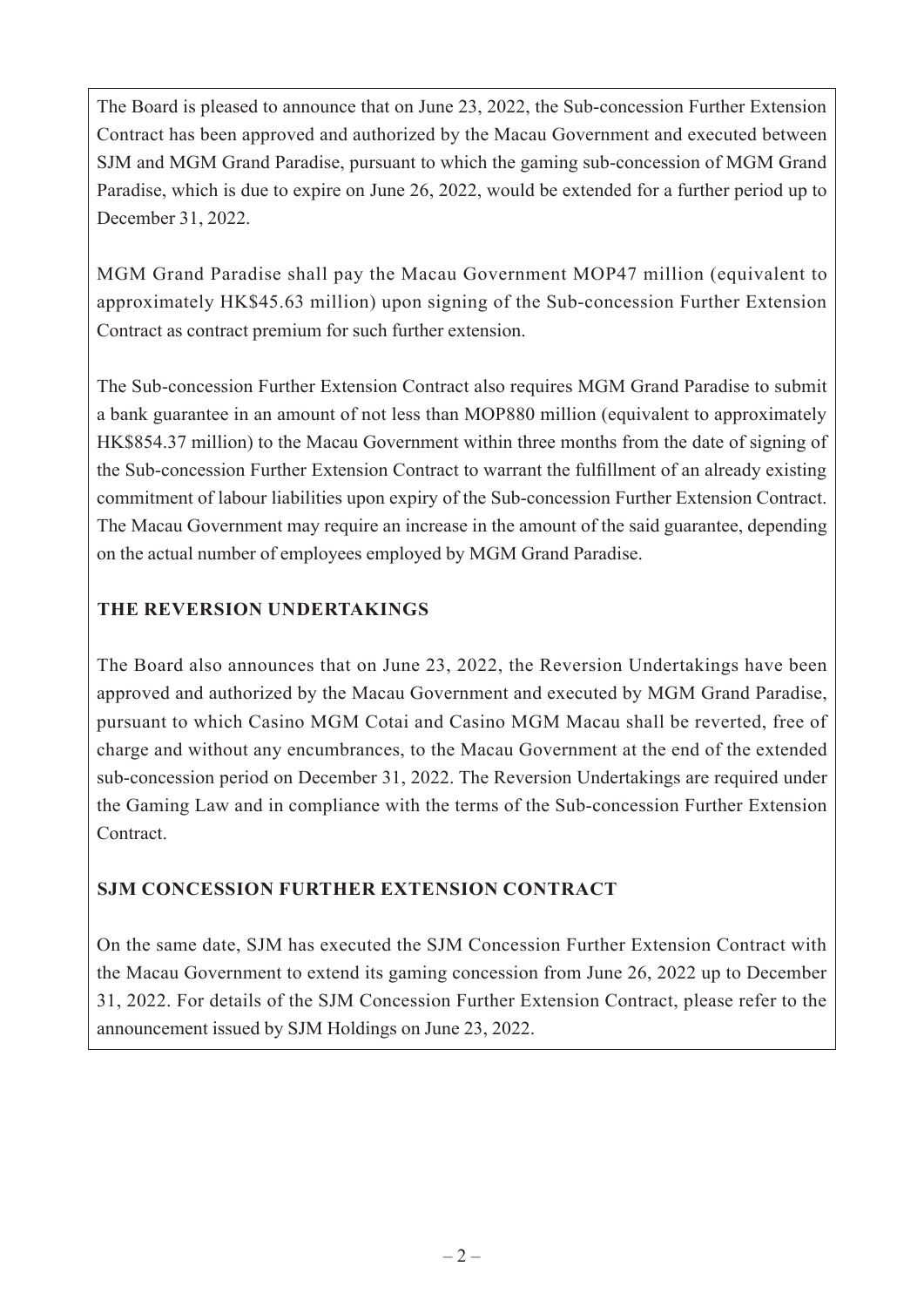# **REASONS FOR AND BENEFITS OF THE SUB-CONCESSION FURTHER EXTENSION CONTRACT AND THE MGM SJM AGREEMENT**

The Group's core business is the development and operation of casinos and related facilities in Macau. The Board considers that the Sub-concession Further Extension Contract represents an important development for the Group as it places MGM Grand Paradise in the same position as the other concessionaires and sub-concessionaires when the Macau Government considers inviting tenders for the next round of gaming concessions. The Reversion Undertakings are required under the Gaming Law. The Board considers that the terms of the Sub-concession Further Extension Contract and the Reversion Undertakings are fair and reasonable and in the interests of the Company and the Shareholders as a whole.

This announcement is made by the Company on a voluntary basis.

#### **INTRODUCTION**

On April 19, 2005, as approved and authorised by the Macau Government, our subsidiary, MGM Grand Paradise, was granted a 15-year gaming sub-concession under the Sub-concession Contract, beginning on April 20, 2005 and expiring on March 31, 2020, to operate games of fortune and chance and other games in casino in Macau. As disclosed in the Prospectus, the gaming subconcession is separate from SJM's gaming concession, and MGM Grand Paradise does not have any obligations to SJM pursuant to the Sub-concession Contract. The gaming sub-concession will not be affected by any modification, suspension, redemption, termination or rescission of the SJM's gaming concession and SJM is not entitled to unilaterally terminate the Sub-concession Contract.

As disclosed in the announcement of the Company on March 15, 2019, a Sub-concession Extension Contract was approved and authorized by the Macau Government and executed between SJM and MGM Grand Paradise, pursuant to which the gaming sub-concession of MGM Grand Paradise, which was due to expire on March 31, 2020, was extended for a further period up to June 26, 2022.

The Board is pleased to announce that on June 23, 2022, the Sub-concession Further Extension Contract has been approved and authorized by the Macau Government and executed between SJM and MGM Grand Paradise, pursuant to which the gaming sub-concession of MGM Grand Paradise, which is due to expire on June 26, 2022, would be extended for a further period up to December 31, 2022.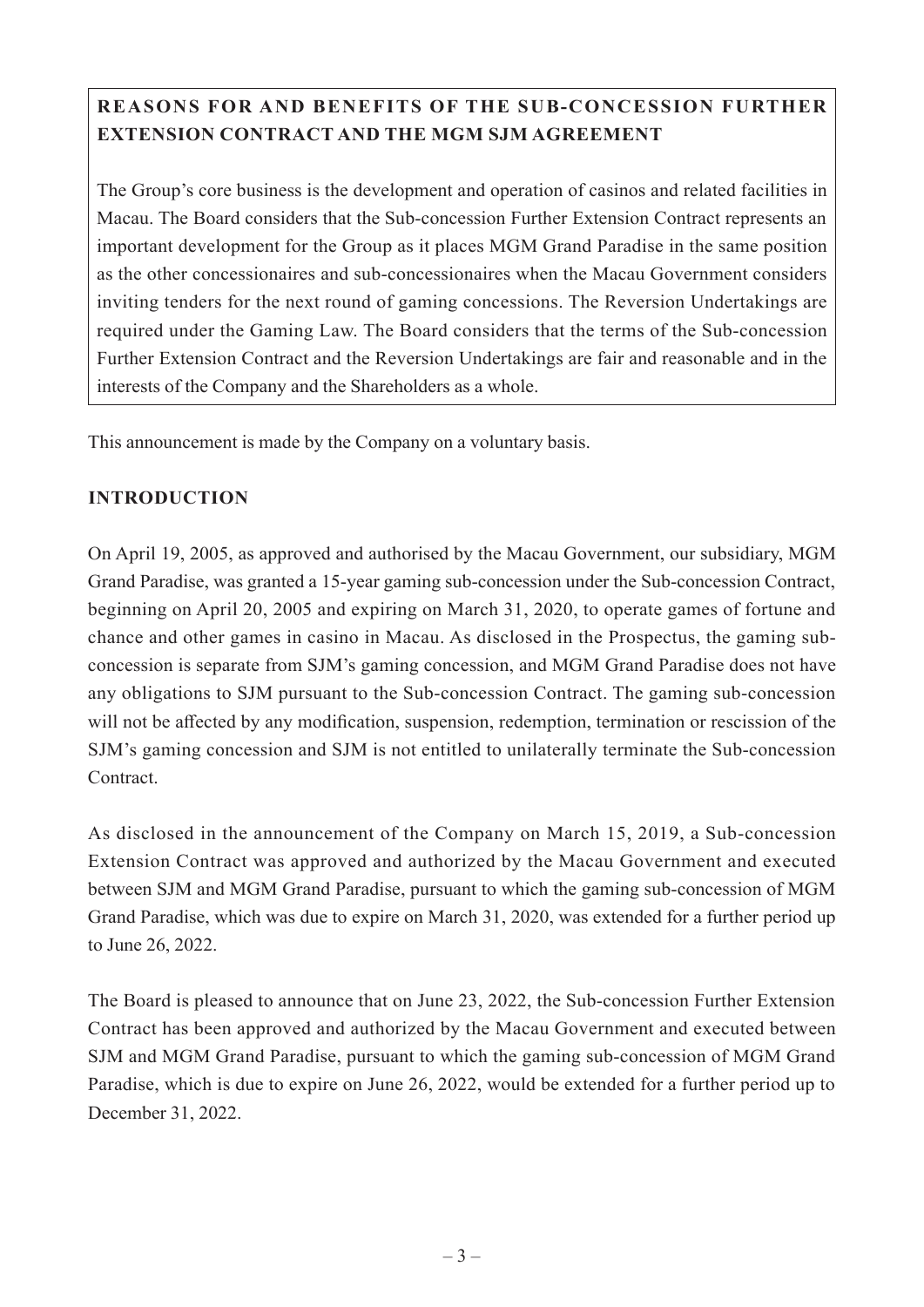The Board also announces that on June 23, 2022, the Reversion Undertakings have been approved and authorized by the Macau Government and executed by MGM Grand Paradise, pursuant to which Casino MGM Cotai and Casino MGM Macau shall be reverted, free of charge and without any encumbrances, to the Macau Government, at the end of the extended sub-concession period on December 31, 2022. The Reversion Undertakings are required under the Gaming Law and in compliance with the terms of the Sub-concession Further Extension Contract.

On the same date, SJM has executed the SJM Concession Further Extension Contract with the Macau Government to extend its gaming concession from June 26, 2022 up to December 31, 2022. For details of the SJM Concession Further Extension Contract, please refer to the announcement issued by SJM Holdings on June 23, 2022.

#### **THE SUB-CONCESSION FURTHER EXTENSION CONTRACT**

The principal terms of the Sub-concession Further Extension Contract are set out below:

| Date | $\mathcal{L}^{\text{max}}$ | June 23, 2022            |
|------|----------------------------|--------------------------|
|      |                            | Parties : (i) SJM; and   |
|      |                            | (ii) MGM Grand Paradise. |

#### **Further extension of the licensed term of gaming sub-concession**

Pursuant to the Sub-concession Further Extension Contract, the extended expiry date of the gaming sub-concession of MGM Grand Paradise is further extended from June 26, 2022 up to December 31, 2022.

#### **Contract premium for the further extension**

MGM Grand Paradise shall pay the Macau Government MOP47 million (equivalent to approximately HK\$45.63 million) upon signing of the Sub-concession Further Extension Contract as the contract premium for such further extension. The payment of the contract premium is expected to be satisfied by internal resources of the Group and the Group's existing bank facilities.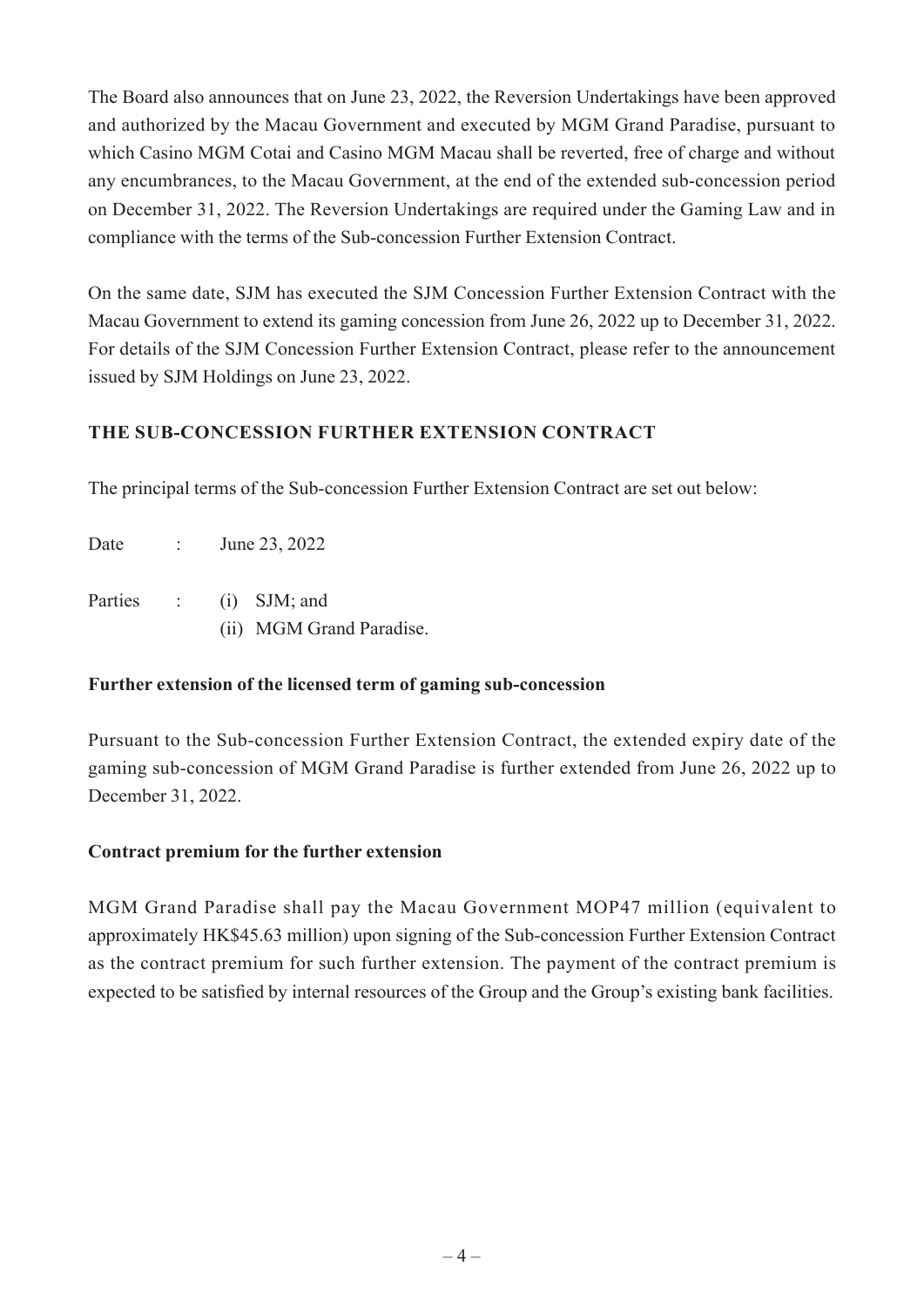#### **Bank guarantee for fulfillment of the labour liabilities**

MGM Grand Paradise is also required to provide a bank guarantee in an amount of not less than MOP880 million (equivalent to approximately HK\$854.37 million) to the Macau Government within three months from the date of signing of the Sub-concession Further Extension Contract to warrant the fulfillment of an already existing commitment of labour liabilities upon expiry of the Sub-concession Further Extension Contract. The Macau Government may require an increase in the amount of the said guarantee, depending on the actual number of employees employed by MGM Grand Paradise. The bank guarantee has been requested by the Macau Government to provide extra comfort to the labours of MGM Grand Paradise. MGM Grand Paradise will arrange for the issue of the said bank guarantee by an independent bank as soon as practicable and shall submit the same to the Macau Government within three months.

The contract premium and arrangements for the provision of the bank guarantee were determined following negotiations between the Macau Government and MGM Grand Paradise.

#### **REVERSION UNDERTAKINGS**

On June 23, 2022, pursuant to article 40 of the Gaming Law and the Sub-concession Further Extension Contract, MGM Grand Paradise has executed the Reversion Undertakings, pursuant to which the Casino MGM Cotai and the Casino MGM Macau shall be reverted, free of charge and without any encumbrances, to the Macau Government at the end of the extended sub-concession period on December 31, 2022.

# **REASONS FOR AND BENEFITS OF THE SUB-CONCESSION FURTHER EXTENSION CONTRACT AND THE MGM SJM AGREEMENT AND THE REVERSION UNDERTAKINGS**

The Group's core business is the development and operation of casinos and related facilities in Macau. The Board considers that the Sub-concession Further Extension Contract represents an important development for the Group as it places MGM Grand Paradise in the same position as the other concessionaires and sub-concessionaires when the Macau Government considers inviting tenders for the next round of gaming concessions. The Reversion Undertakings are required under the Gaming Law. The Board considers that the terms of the Sub-concession Further Extension Contract and the Reversion Undertakings are fair and reasonable and in the interests of the Company and the Shareholders as a whole.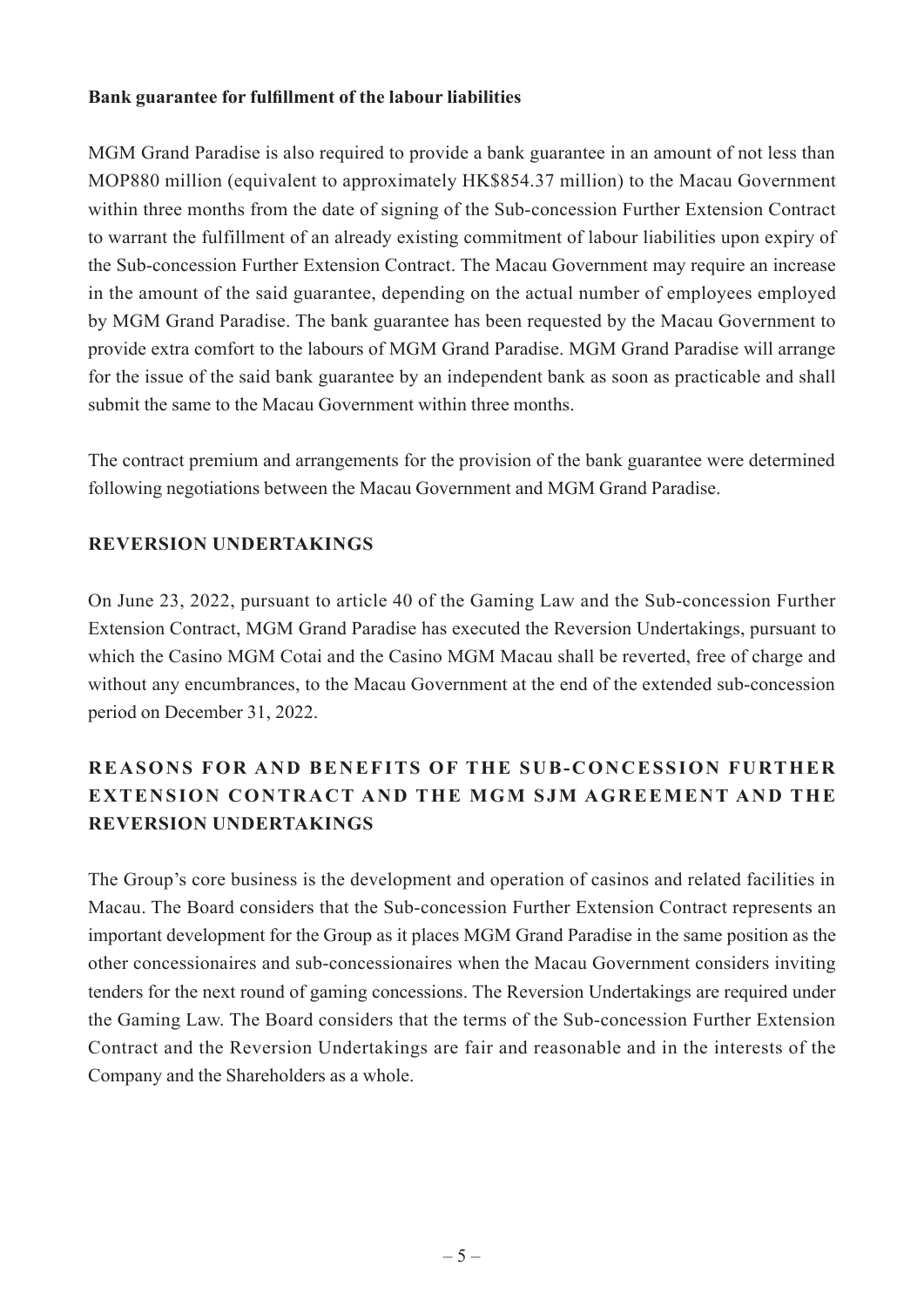#### **INFORMATION ON THE PARTIES**

The Company is the holding company of MGM Grand Paradise, one of the six companies authorised to operate casino games of fortune and other games of chance in casinos, under the terms of a sub-concession approved and authorized by the Macau Government and granted by SJM.

SJM is a subsidiary of SJM Holdings, one of the six companies authorised to operate casino games of fortune and other games of chance in casinos, under the terms of a concession granted by the Macau Government and SJM.

To the best of the Directors' knowledge, information and belief having made all reasonable enquiries, the Macau Government and SJM are third parties independent of and not connected with the Company and its connected persons.

### **Shareholders of the Company and potential investors are advised to exercise caution when dealing in the shares of the Company.**

#### **DEFINITIONS**

In this announcement, the following expressions shall have the meanings set out below unless the context requires otherwise.

| "Board"      | $\ddot{\phantom{a}}$ | the board of Directors of the Company                                                                                                        |
|--------------|----------------------|----------------------------------------------------------------------------------------------------------------------------------------------|
| "Company"    | $\ddot{\phantom{a}}$ | MGM China Holdings Limited, a company incorporated in the<br>Cayman Islands on July 2, 2010 as an exempted company with<br>limited liability |
| "Directors"  | $\ddot{\phantom{a}}$ | the Director(s) of the Company                                                                                                               |
| "Gaming Law" | $\ddot{\phantom{a}}$ | Macau Law No. 16/2001 (Legal Framework for the Operations<br>of Games of Fortune and Chance in a Casino)                                     |
| "Group"      | $\ddot{\phantom{a}}$ | the Company and its subsidiaries                                                                                                             |
| "HK\$"       | $\ddot{\cdot}$       | Hong Kong dollar(s), the lawful currency of Hong Kong                                                                                        |
| "Hong Kong"  | ÷                    | the Hong Kong Special Administrative Region of the People's<br>Republic of China                                                             |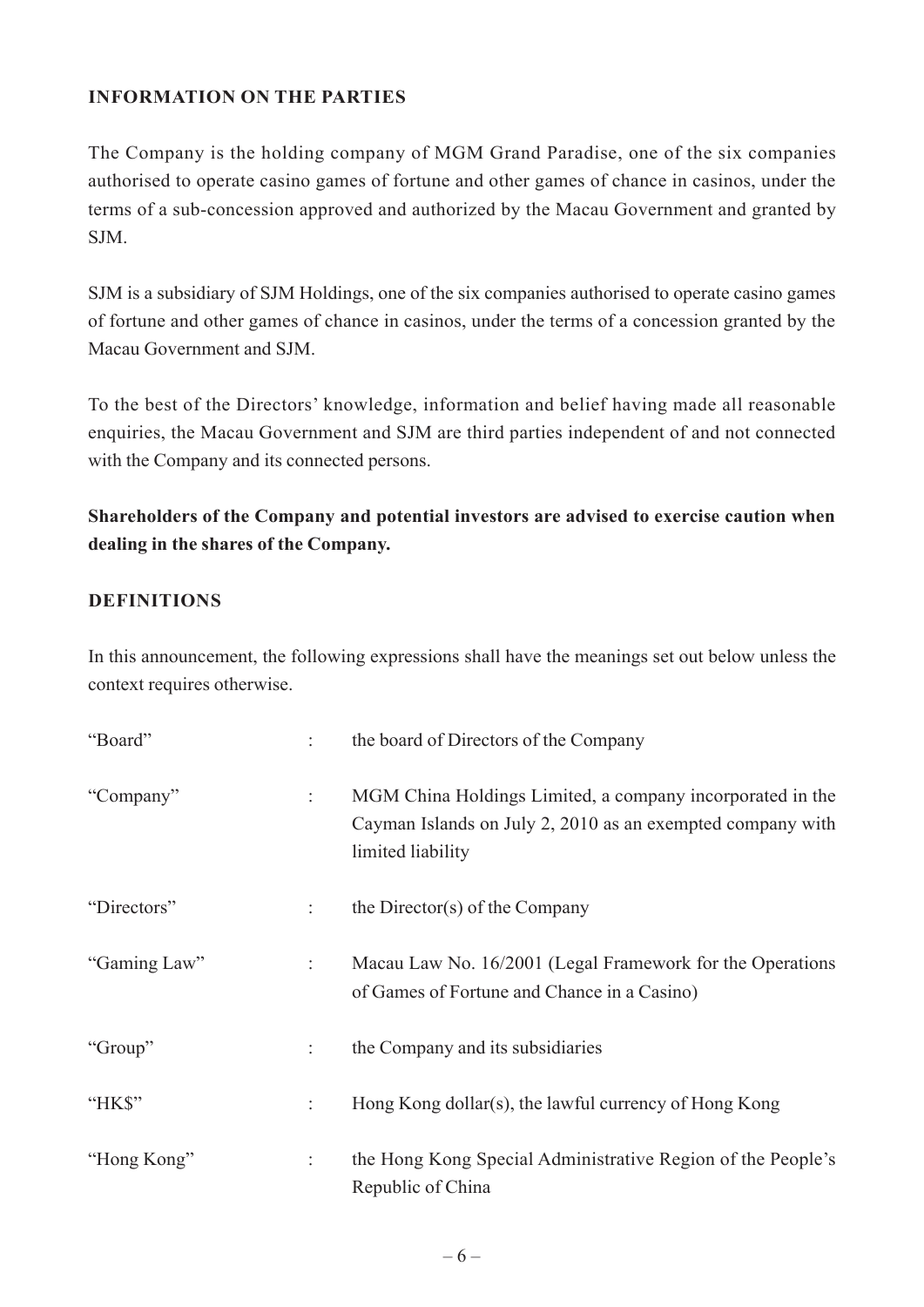| "Listing Rules"                                | $\ddot{\cdot}$ | the Rules Governing the Listing of Securities on the Stock<br>Exchange of Hong Kong Limited, as amended, supplemented<br>or otherwise modified from time to time                                                                                                                                                          |
|------------------------------------------------|----------------|---------------------------------------------------------------------------------------------------------------------------------------------------------------------------------------------------------------------------------------------------------------------------------------------------------------------------|
| "Macau"                                        | ÷              | the Macau Special Administrative Region of the People's<br>Republic of China                                                                                                                                                                                                                                              |
| "Macau Government"                             | $\ddot{\cdot}$ | the government of Macau                                                                                                                                                                                                                                                                                                   |
| "MGM Grand Paradise"                           | ÷              | MGM Grand Paradise Limited, a private company limited by<br>shares ("sociedade anónima") incorporated on June 14, 2004<br>under the laws of Macau, one of three sub-concessionaires and<br>one of our subsidiaries                                                                                                        |
| "MOP"                                          | ÷              | Macau Pataca(s), the lawful currency of Macau                                                                                                                                                                                                                                                                             |
| "Prospectus"                                   | ÷              | the IPO prospectus of the Company published on May 23, 2011                                                                                                                                                                                                                                                               |
| "Reversion Undertakings" :                     |                | the undertaking executed by MGM Grand Paradise on June 23,<br>2022 for reversion of the Casino MGM Cotai and the Casino<br>MGM Macau on December 31, 2022                                                                                                                                                                 |
| "Shareholder(s)"                               | ÷              | $holder(s)$ of the share(s) of the Company from time to time                                                                                                                                                                                                                                                              |
| "SJM"                                          |                | SJM Resorts, S.A., formerly Sociedade de Jogos de Macau,<br>S.A., one of three concessionaires                                                                                                                                                                                                                            |
| "SJM Concession Further<br>Extension Contract" |                | the addendum to the SJM Gaming Concession Contract<br>between the Macau Government and SJM executed on June 23,<br>2022 for further extension of the SJM Gaming Concession<br>Contract from June 26, 2022 to December 31, 2022                                                                                            |
| "SJM Gaming Concession :<br>Contract"          |                | the gaming concession contract for the operation of casino<br>games dated March 28, 2002 between the Macau Government<br>and SJM, as amended and supplemented by supplemental<br>agreements between the same parties dated April 29, 2005,<br>September 26, 2013, January 23, 2017, March 15, 2019 and<br>March 23, 2020. |